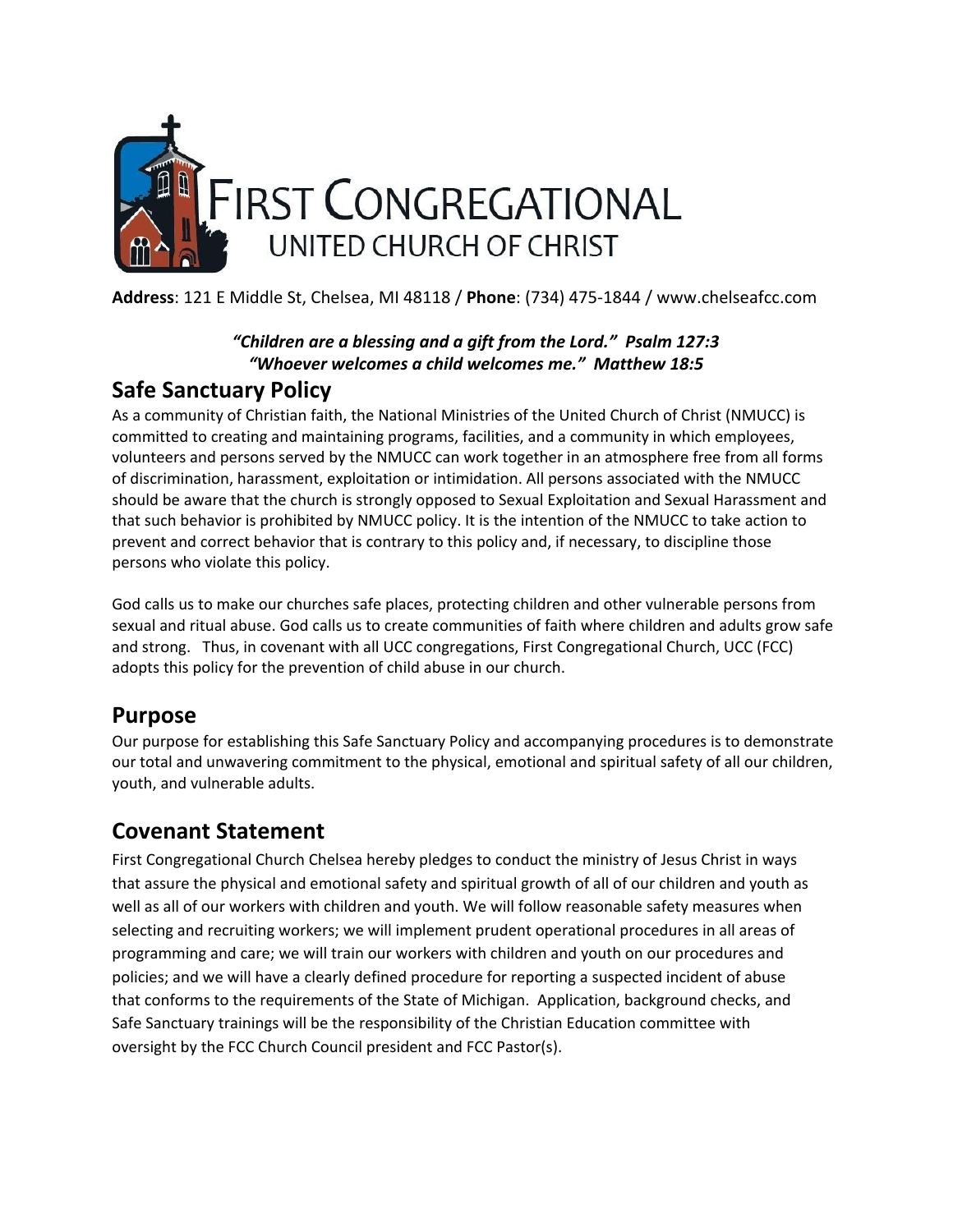## **Definitions**

Relationships among people are at the foundation of Christian ministry and, as such, are central to the life of the church. Defining healthy and safe relationships through guidelines, policies, and codes of conduct are not meant, in any way, to undermine the strength and importance of personal interaction in our ministries. Rather, it is to assist in more clearly defining behaviors and practices that allow the church to more fully demonstrate its love and compassion for children and youth in sincere and genuine relationships.

**Child and youth**: A child is defined as anyone under the age of 12 years old. A youth is defined as anyone who is at least 12 years old, but not yet 18 years old. A youth may also be an individual who is 18 years old or older, but still in high school.

**Personnel:** All paid staff (full or part-time) associated with First Congregational Church

**Volunteer(s)**: Volunteers, including any persons who enter into or offers him or herself for a church-related service, or who assists with or performs a service, whether or not they have been selected or assigned to do so. Volunteers include members serving in Sunday school classrooms, as mentors, on committees, leaders of special programming (youth choir, events, etc)

#### **Types of Abuse**

**Child Neglect:** Omission of the child's basic needs, physical, environmental, emotional and nutritional, that are necessary for a child's well being, or the failure to protect a child or youth from harm.

**Emotional Abuse:** Verbal or nonverbal violence toward a child that gives the child the message that the child is "not good" and never will be. Verbal abuse is a very common malady that attacks every human being at some point in their lives; some more than others. It can be a very devastating form of abuse when the person experiences the attacks frequently. Emotional abuse is mental or emotional injury to a child or youth that results in an observable and/or material impairment in the child or youth's growth, development or psychological functioning.

**Physical Abuse:** Physical violence toward a child. Physical abuse is a non-accidental injury, which is intentionally inflicted upon a child or youth. Often it is the transference of adult anger.

**Sexual Abuse or Sexual Molestation:** Any sexual contact with a child by an adult or an older youth. These acts may range from touching of the penis, vagina, buttocks, or breast/chest area to sexual intercourse. This includes any activity which is meant to arouse or gratify the sexual desires of the adult, child or youth. Sexual abuse perpetrated by another child or youth is any contact or activity of a sexual nature that occurs between a child or youth and another child or youth when there is no consent, when consent is not possible, or when one child or youth has power over the other child or youth. This includes any activity which is meant to arouse or gratify the sexual desires of any of the children or youth.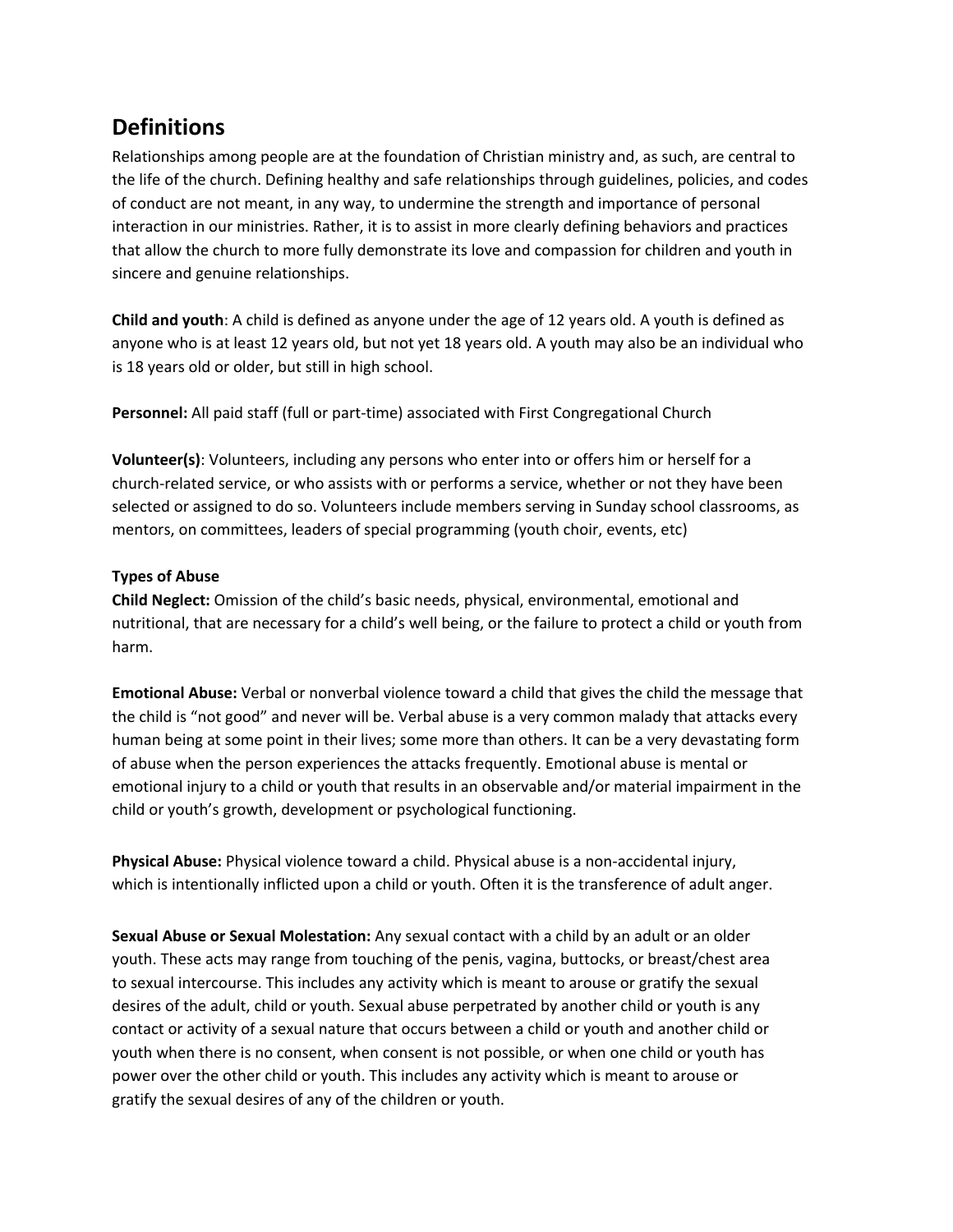**Drug & Alcohol Abuse:** There is an increase in the use of alcohol among junior and senior high school students. Children or youth that show up at FCC/sponsored event under the influence of alcohol or drugs, who bring these substances with them on church retreats, camp or other activities or those who are reported by peers to be intoxicated may need help to stop dangerous behavior.

**Economic Exploitation:** Economic exploitation is the deliberate use of a child or youth for money or power. This includes forcing a child to work, using someone against their will or using another person's labor without offering them adequate compensation.

**Bullying:** Bullying happens when someone hurts or scares another person on purpose. Usually, bullying happens over and over. Bullying also can happen online or electronically. Cyberbullying is when children or teens bully each other using the Internet, mobile phones or other cyber technology. Unfortunately, not everyone takes bullying seriously, including adults.

## **Physical Touch Guidelines**

#### **APPROPRIATE**

- Non-demanding, gentle, touch on shoulders, arms/hands, head/neck, or back
- Sitting child on lap only for 5 yrs and younger
- Maintain personal space
- Side hugs (when initiated by the child)

#### **INAPPROPRIATE**

- Any form of corporal punishment or restriction of movement
- Demanding hugs
- Kissing
- Touching any other area than listed above
- Piggyback or neck rides
- Picking up a child over the age of 5 yrs
- Picking up a child under the age of 5 without permission or immediate need
- tousling hair (difficult for children w/ sensory issues)

### **Personnel/Volunteer Selection Policies**

All volunteer and personnel who work with children and youth at FCC will be:

- At least 21 years old
- At least 5 years older than the oldest child/youth they will be supervising
- Attended FCC for a minimum of 6 months
- Complete and sign the Adult Application for those Working with Minors form and the related waivers giving permission to check references and background information.
- Undergo a criminal background check (repeated every five years) at no expense if they will have supervisory program responsibility for children/youth.
- Individuals who have been convicted of physical or sexual abuse or neglect may not work in any church-sponsored activity or program for children, youth or vulnerable adults.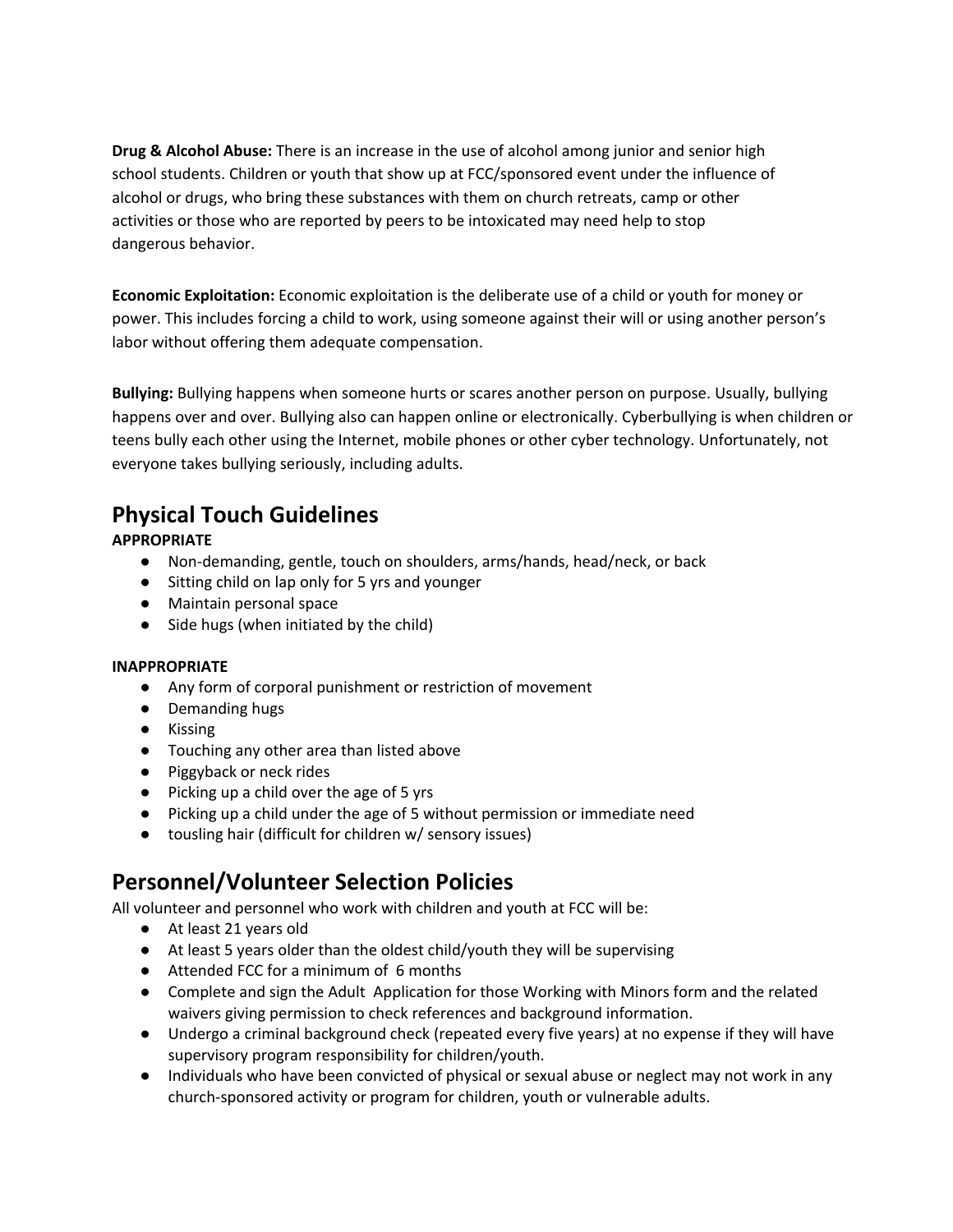## **Supervision Guidelines**

Whenever supervising activities involving children and youth at FCC:

- Two adults will be present at all times.
- Children and youth will be accompanied into and out of church sponsored activities by their parent or legal guardian or people authorized by a parent/legal guardian.
- One-on-one interactions with children and youth will be with an open door and visibility to all at all times.
- Parents/legal guardians have the right to visit and observe children's/youth activity, classroom, or church-sponsored program at any time, unannounced.
- Adults will never transport child/youth by self or otherwise leave FCC premises.
- When arriving late or separated from the group children and youth will be accompanied to and from classrooms and church-sponsored activities within the building by a parent or an adult who has a completed background check on file.
- Parent(s) are responsible for their child(ren) and youth outside of designated programming/programming areas, spaces and times.

## **Youth to Youth Interactions**

In our goal to create a safe and healthy environment for all God's people, we want to model an expectation of safety and respect between youth. This includes freedom from physical, emotional or sexual abuse. If personnel or volunteers observe any of the above the following steps will be taken:

- Remove involved youth from the situation immediately
- Notify parent/guardian and nearest available staff member
- Complete an Incident Report to be copied and shared with parent/guardian and kept on file
- Provide resources to involved families at the direction of FCC staff

In situations of recurring incidences (more than 2), parent/guardian will be asked to accompany youth to programming or youth will be removed from programming for a probationary period to be determined by FCC staff.

### **Reporting and Response**

If a suspected incident of child abuse or neglect occurs at or is revealed to a volunteer/personnel at an FCC-sponsored activity, the adult in charge of the activity will:

- Ensure the immediate safety of the child or youth
- Follow-up with a church pastor who will in turn:
	- $\circ$  Report the incident to the parent(s)/legal guardian(s) and church council as deemed necessary, in the order and manner best suited by the specific incident
	- $\circ$  Call and report the incident to the County Office of the Department of Social Services (DSS)
- Church personnel acknowledge their obligation and responsibility to protect children and youth and understand there may be legal requirements to report known or suspected abuse of children or youth to appropriate church leaders and state authorities in accordance with these policies.
- Provide appropriate next step counseling resources to all involved.

## **Conclusion**

In all of our ministries with children, youth, and vulnerable adults, this congregation is committed to demonstrating the love of Jesus Christ so that each child, youth and vulnerable adult will be surrounded by steadfast love. **Implemented/adopted May 2019**